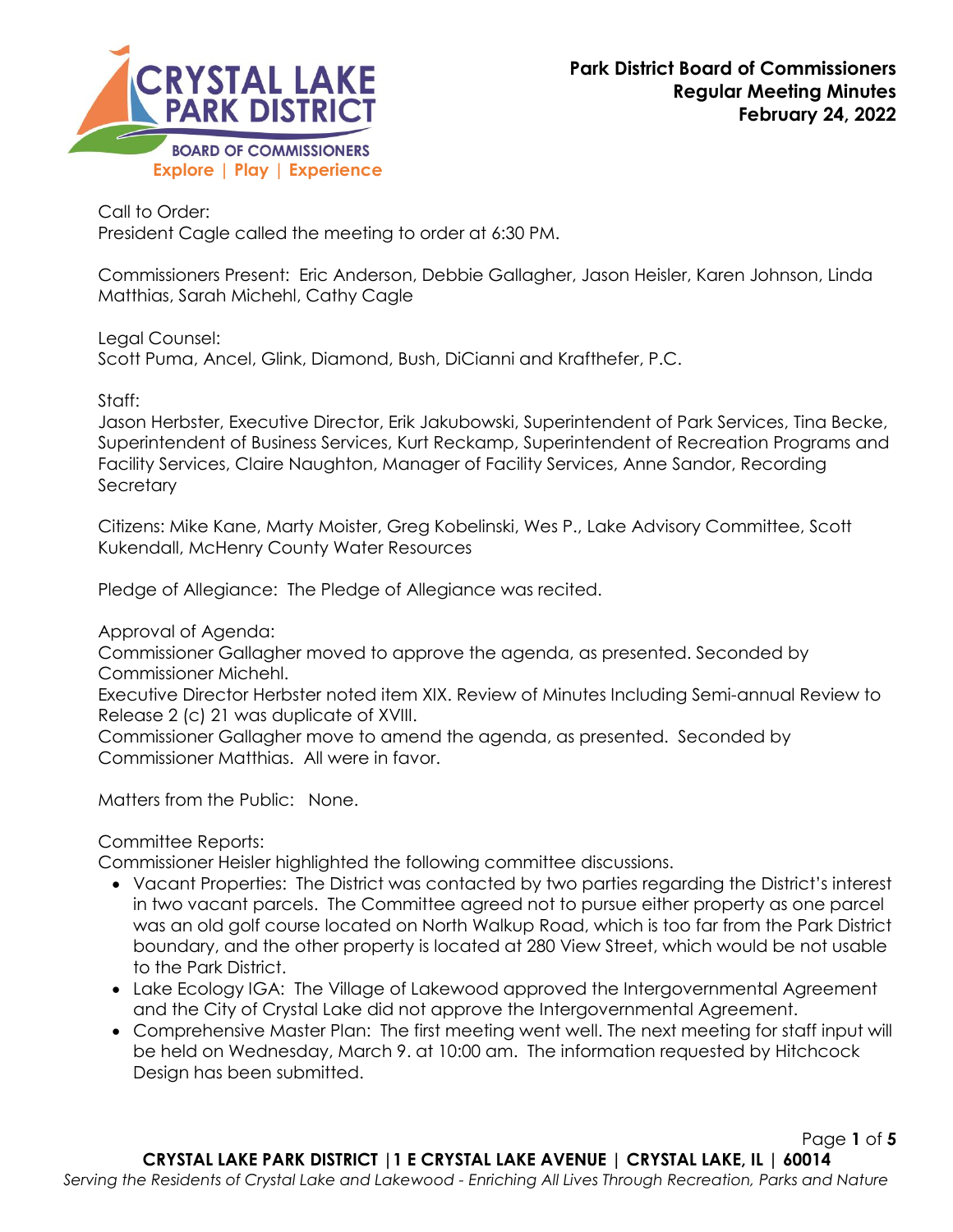- Haligus Park: The Haligus Park Community input meeting will be held March1. 100 postcards were sent out to the neighbors. The Governor has placed \$56,000,000 in the OSLAD grant in the State's proposed budget.
- State Street Lots Sale: The McHenry County Court approved a Public Hearing scheduled on February 17, 2022, for the sale of the State Street Lots.
- Hillfarm Barn: The Committee discussed the possibility of removing the lean additions to the barn.
- Crystal Lake Park Initiative Foundation: There are interested parties wanting to donate to the Ball Hockey project. The Foundation is waiting on their 501(c) 3 status. Hitchcock Design will have 3-D drawings to help promote the project.

Presentation: Scott Kukendall, Water Resources Specialist, McHenry County Water Resources gave a [Water Resources Action Plan \(WRAP\),](https://www.mchenrycountyil.gov/county-government/departments-j-z/planning-development/water-resources/water-resources-action-plan)power-point presentation covering a groundwater resources management plan, natural hydrology, urban hydrology restoration, NE Illinois ground water, and well monitoring.

Commissioner Cagle stated she was glad to hear the county is on top of this issue.

Commissioner Michehl stated one key action is restoration work, i.e., ground water field days at Sterne's Woods and Environmental Defenders at Woodscreek.

Unfinished Business: None.

Consent Agenda:

- A. Approval: The Voucher Expenses for the month ending, January 31, 2022, in the amount of \$309,234.53.
- B. Approval: The Interim Voucher Expenses for the month ending February 28, 2022, in the amount of \$436,423.08.
- C. Accept: The Treasurer's Report for the month ending, January 31, 2022, in the amount of \$12,400,936.87.
- D. Approval: Regular Meeting Minutes January 20, 2022
- E. Approval: Cardboard Cup Regatta Request
- F. Approval: Knights of Columbus Tootsie Roll Drive Request

Commissioner Gallagher moved to approve the Consent Agenda items, as presented. Seconded by Commissioner Matthias.

Roll Call: Ayes: 7 (Anderson, Gallagher, Heisler, Johnson, Matthias, Michehl, Cagle) Nays: 0

Items Removed from Consent Agenda: None.

Business Items

A. Approval: Ordinance 21.22.19, Disposal of Property

Commissioner Gallagher moved to approve Ordinance 21.22.19, an ordinance approving the disposal of items of personal property owned by the Crystal Lake Park District. Seconded by Commissioner Heisler.

Roll Call: Ayes: 7 (Gallagher, Heisler, Johnson, Matthias, Michehl, Anderson, Cagle) Nays: 0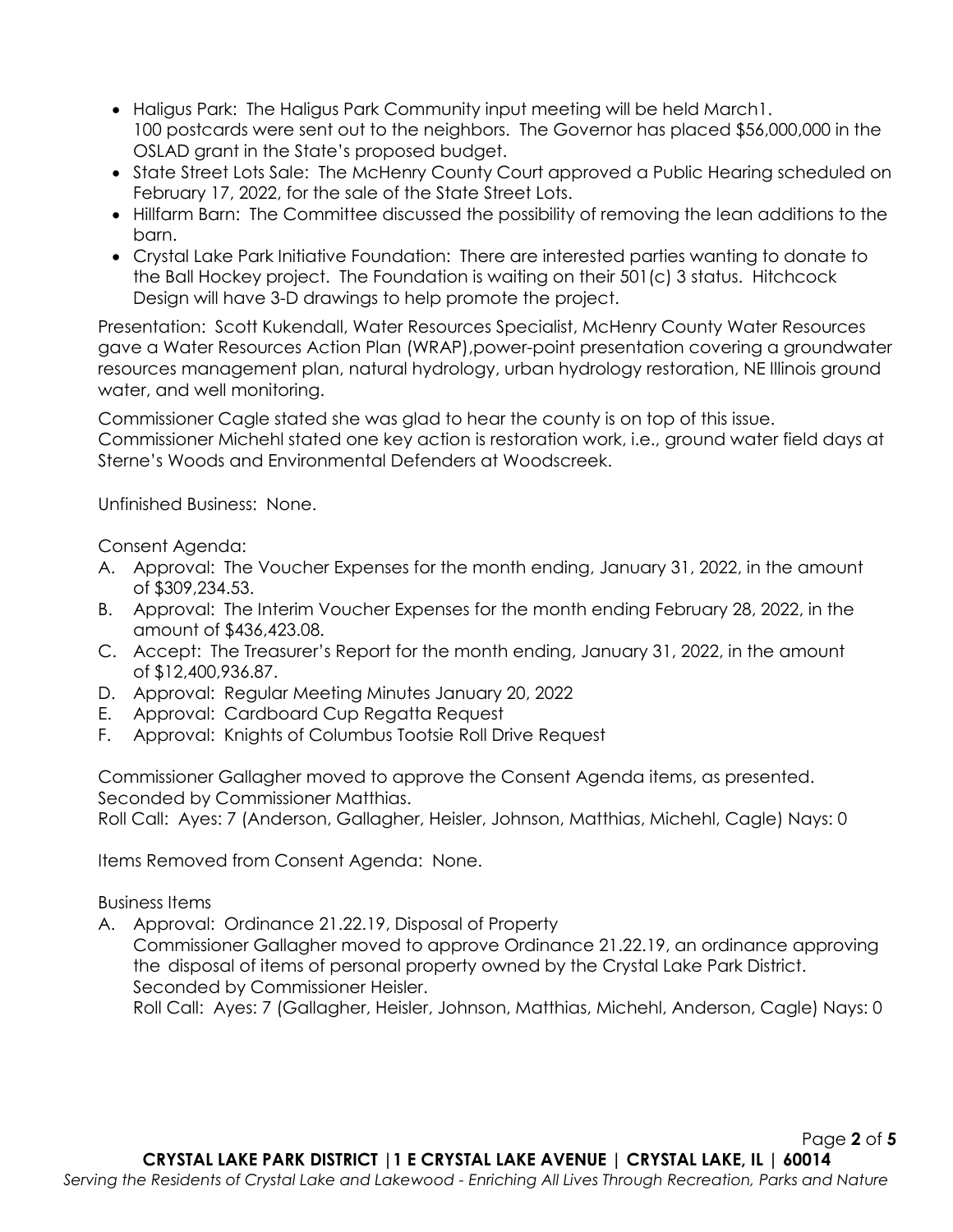B. Bid Approval: Main Beach Concessions/Bar Renovation Project Commissioner Gallagher moved to accept the lowest responsible, responsive bid, including Alternates 1, 2 & 3 submitted by Efraim Carlson & Son in the amount of \$525,900, for the Main Beach Concessions/Bar renovation project. Seconded by Commissioner Matthias. Roll Call: Ayes: 7 (Heisler, Johnson, Matthias, Michehl, Anderson, Gallagher, Cagle) Nays: 0

## Discussion:

Superintendent Reckamp gave an overview of the District's Affiliate Group Agreement. He explained the agreement has been condensed to create individualized and specialized agreements for each affiliate group. The agreement listed needs and requirements of the affiliate. The agreement covers operational concerns and standards set by the District. Individual meetings will be held with each Affiliate group at their field locations. A Memo of Understanding will be presented to each group and used as a working document to address areas of concerns, i.e., insurance, mowing, utilities, garbage, turf and facility maintenance.

Commissioner Cagle expressed concerns regarding affiliate group background checks. Attorney Puma will forward the correct verbiage as to what prohibits an offender to volunteer. The Board commended Superintendent Reckamp for the work done on the revised agreement.

Reports to the Board:

Attorney Scott Puma

• The McHenry County Court approved the sale of the State Street Lots. Executive Director Herbster will contact a realtor.

Executive Director, Jason Herbster

- The Park District has been awarded a Museum Grant in the amount \$363,000 for the Nature Center exhibits.
- The Covid mask mandate has been lifted; masks will be optional at the District. Preschool and Extended Time will follow the DCFS guidelines. Marketing will send out a press release on Friday morning.
- Budget process is moving along as scheduled.
- The Annual NISRA Banquet will be held on March 16. RSVP to Executive Director Herbster.
- City Council did not approve Intergovernmental Agreement presented by the Lake Advisory Committee for the weed program
- Members from the Lake Advisory Committee asked the Park District to reconsider covering the costs of the weed eradication. The Board agreed to review during the upcoming budget discussion.

Superintendent of Business Services, Tina Becke

- Economic Interest Report: Board and staff will received an email from [econinterest@mchenrycountyil.gov.](mailto:econinterest@mchenrycountyil.gov)
- ACA Forms were sent out to staff for IRS submission.
- Budget Binders will be delivered next week.

Superintendent of Recreation Programs and Facility Services, Kurt Reckamp

Page **3** of **5**

*Serving the Residents of Crystal Lake and Lakewood - Enriching All Lives Through Recreation, Parks and Nature*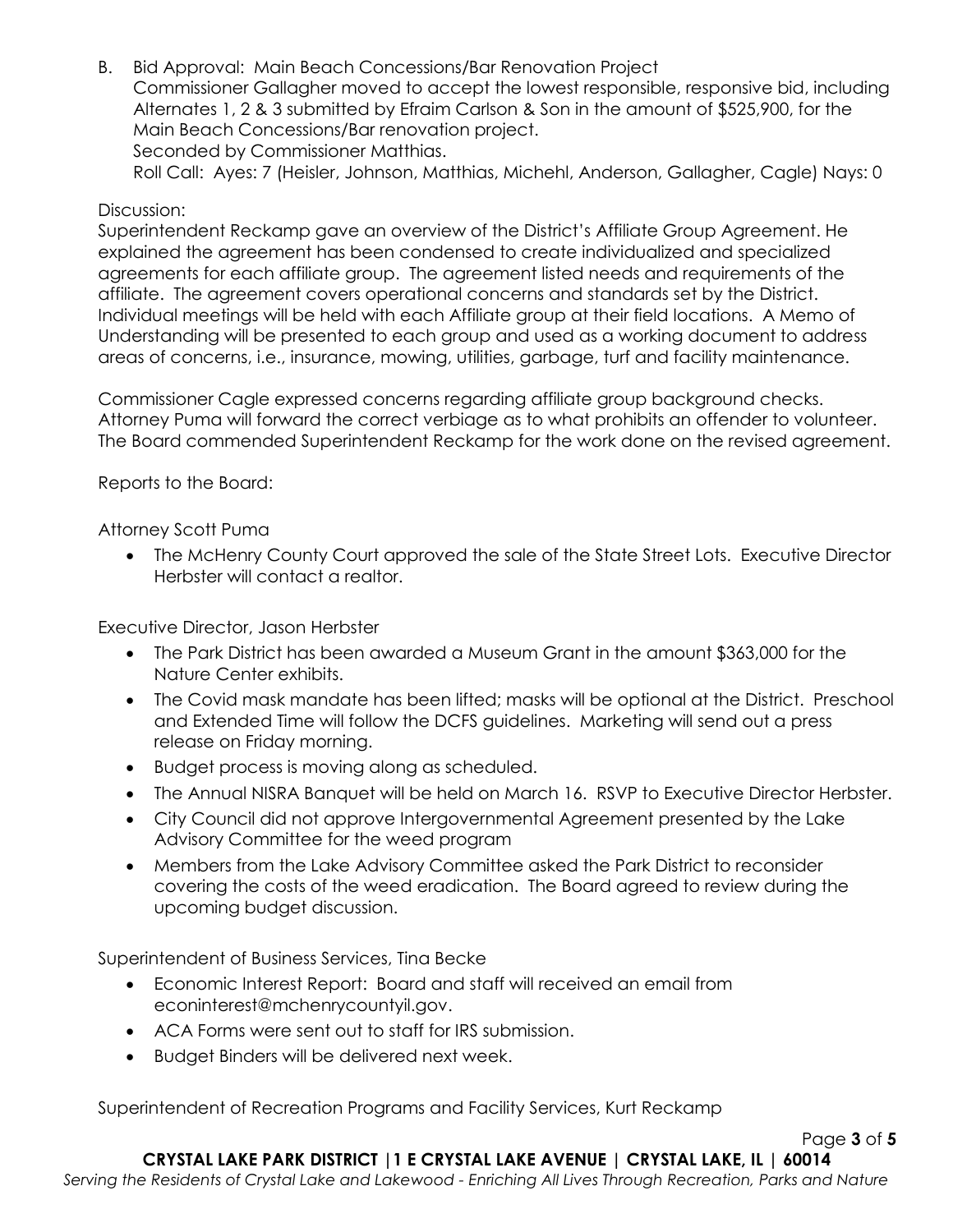- Special Events sold out: Ice Princess Ball, Out of this World and Puzzle Palooza
- Chili Fest: The event went well with 500 participants and staff from Recreation, Facility Services, Park Services and Business Services. Everyone had a great time.
- Programs Filled: Line Dancing, Kid Rock and Pee Wee Tennis.
- Boncosky Field Rentals: No availability until October.
- Summer Camp registration opened this week with 190 participants registered.
- Beaches: Hiring process has begun.
- Staff is working on new summer programming.

Superintendent of Park Services, Erik Jakubowski

- Rotary Building: Water Damage on upper and lower level caused by a running toilet
- Main Beach Restroom: Vandalism at the new restrooms. Dispensers removed and thrown on ice, door handles were broken, soap and toilet paper thrown all over room. The restrooms will be closed until repairs are completed. Marketing will promote in hopes people will contact the District if vandalism is seen.
- Ann Viger, Director of Planning, Development and Interpretive Services will be retiring on March18.

Matters from the Board:

Commissioner Jason Heisler

 Thanked staff for work done on the affiliate agreement and the Lake Advisory Committee for their hard work for the community.

Commissioner Eric Anderson

Expressed concerns of not having non-resident rates at The Racket Club.

Commissioner Sarah Michehl

 Expressed her appreciation for the presentation given by Scott Kukendall, McHenry County Water Resources. She would like to include these fundamental practices in the Comprehensive Master Plan and for the Park District to be an example and leader for other municipalities.

Commissioner Linda Matthias

- Appreciated the presentation on water resources.
- Good to see program participation numbers increasing.

Commissioner Debbie Gallagher

- Asked if a weed treatment recommendation could be part of the budget. She stated she was in favor of ridding the invasive species in the lake and would like to see the results after the first treatment before.
- Reported the Park Initiative Foundation received a donation from the America's Cardboard Cup Regatta Committee. During an interview during a Blackhawk's game, Kenny McCudden mentioned the Foundation. The foundation then received a donation from a Chicago resident in the amount of \$150.
- Star 105.5 will sponsor this year's Regatta event.
- Facebook Post: Likes/ Dislikes of Crystal Lake; almost every comment referred to the Park District.

Page **4** of **5**

**CRYSTAL LAKE PARK DISTRICT |1 E CRYSTAL LAKE AVENUE | CRYSTAL LAKE, IL | 60014**

*Serving the Residents of Crystal Lake and Lakewood - Enriching All Lives Through Recreation, Parks and Nature*